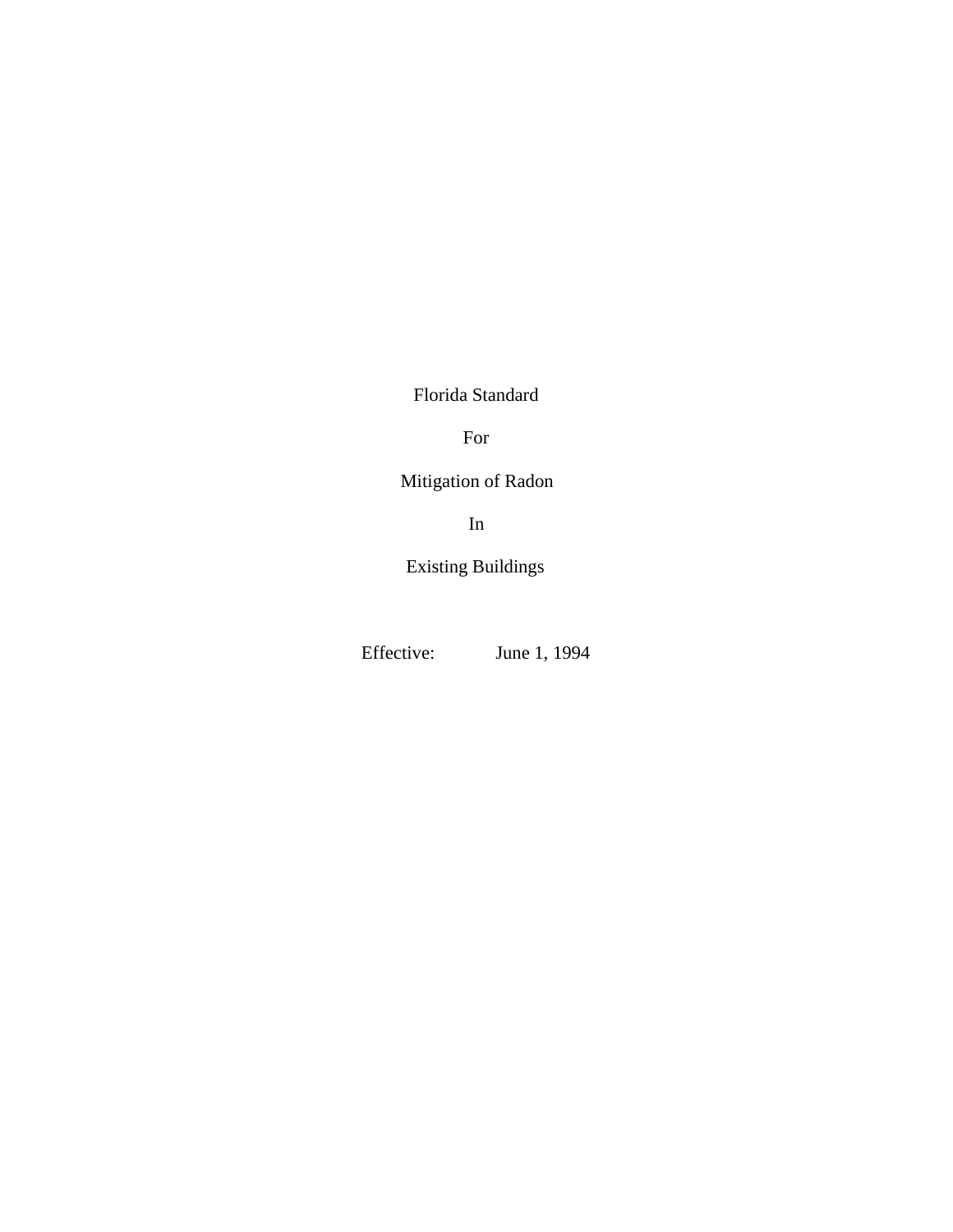#### **Introduction**

Radon is a radioactive gas which occurs naturally in soils. It has been found in high concentrations in some areas of many states including Florida. Radon can enter buildings through floor cracks and openings driven by pressure differences which result from space conditioning and ventilation systems, temperatures and wind. Its radioactive decay products can cause lung cancer when breathed.

The following building standards have been developed in accordance with Section 553.98, Florida Statues to protect the public by setting standards for mitigation of radon concentrations in existing buildings.

#### Principal Approaches for Radon Mitigation in Existing Buildings

This building standard addresses five principal approaches to mitigating radon accumulation in buildings:

1. Radon control using the building structure as a gas barrier. This is a passive approach which requires no fans. (See Chapter 4)

2. Radon control by lowering the air pressure in the soil beneath the building relative to the indoor air pressure of the building. This is an active approach which requires one or more electrically driven fans. (See Chapter 6)

3. Radon control by raising the indoor air pressure in the building relative to the air pressure in the soil beneath the building. This is an active approach which may either use an existing heating and air-conditioning system blower or an additional electrically driven fan. This approach may have significant negative impact on the annual energy consumption of the building due to heating and cooling of additional outdoor air in addition to fan power consumption. (See Chapter 5)

4. Radon control by ventilating the building with outdoor air. This is an active approach which may either use an existing heating and air-conditioning system blower or an additional electrically driven fan. This approach may have significant negative impact on the annual energy consumption of the building due to heating and cooling of additional outdoor air and to increased fan power consumption. (See Chapter 5)

5. Radon control by separating the building and source with a ventilated region of outside air. This approach is generally applicable to buildings with a crawl space, and may be either active or passive. (See Chapter 6)

The standard does not mandate the implementation of any of the principal approaches listed above. It establishes minimum standard practices for each of the principal approaches. Implementation of these minimum standard practices does not guarantee successful mitigation. A post mitigation indoor radon concentration test must be conducted to demonstrate successful mitigation in compliance with the rules of the Department of Health and Chapter 3 of this standard.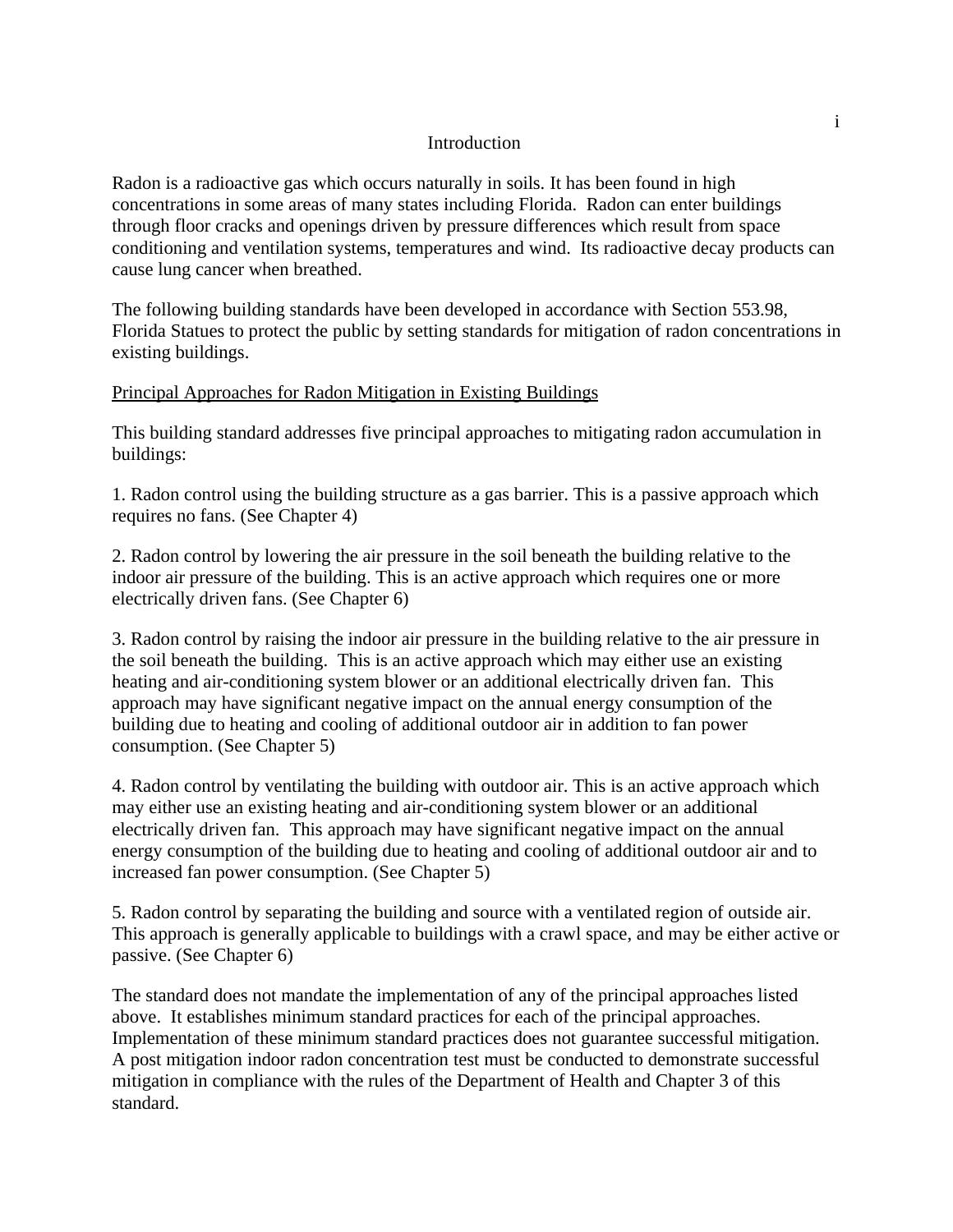#### FOREWORD

The practices incorporated in the standard are based on experience, testing and in certain cases expectations founded on interpretation of fundamental physical principles. The demonstration at successful mitigation utilizing the different approaches incorporated in this standard varies.

Sub-slab depressurization, crawlspace ventilation, and sub-membrane depressurization have the highest demonstrated success rates. Success with these approaches has in many cases required modification and enhancement of systems based on post mitigation indoor radon tests.

Effective sealing of accessible entry points has been demonstrated to make a significant impact on indoor radon concentrations. However, mitigation by sealing entry points alone has not had a demonstrated level of success equivalent to the aforementioned active mitigation systems. This is understood to be principally because of the difficulty in locating and treating enough entry points to resist the driving forces which cause radon laden soil gas and crawlspace air entry. The significance of entry points and their treatment can be ranked based on their size, location and the degree of depressurization of the building space surrounding them. Design and construction of successful sub-slab depressurization systems also depends on entry point size, location and the magnitude of coincident building depressurization. Attention to limiting entry at points of high depressurization such as space conditioning system return plenums, mechanical closets, etc., is critical to the success of both passive mitigation and minimally designed active mitigation systems.

Building pressurization is expected, based on fundamental principles, to provide a potentially effective mitigation strategy. The effectiveness for individual cases may rely on occupant behavior as well as building leakage characteristics. Pressurization systems also have potentially major impacts on occupant comfort, humidity control and energy use.

Building ventilation has potential application where low indoor radon concentrations exist initially. This approach can have significant impacts on the ability of a building's climate control systems to perform adequately in the hot and humid climate and on energy consumption for comfort conditioning.

None of the techniques in this standard are guaranteed to provide adequate mitigation. The complexities of existing buildings and the inherent limitations in the ability to determine the building's construction characteristics result in conditions too diverse for a standard to anticipate. Successful mitigation depends on the experience of the mitigator to make an effective selection of mitigation options. A post mitigation indoor radon test is essential for determining if initial mitigation has been successful. Proper maintenance and operation of mechanical systems implemented as part of active mitigation approaches are critical to the long term effectiveness of mitigation where such systems are used. Periodic retests of indoor radon concentrations at least every two years, and when the building undergoes significant structural alterations, are advised for all mitigation approaches to provide continued assurance of safe indoor radon levels.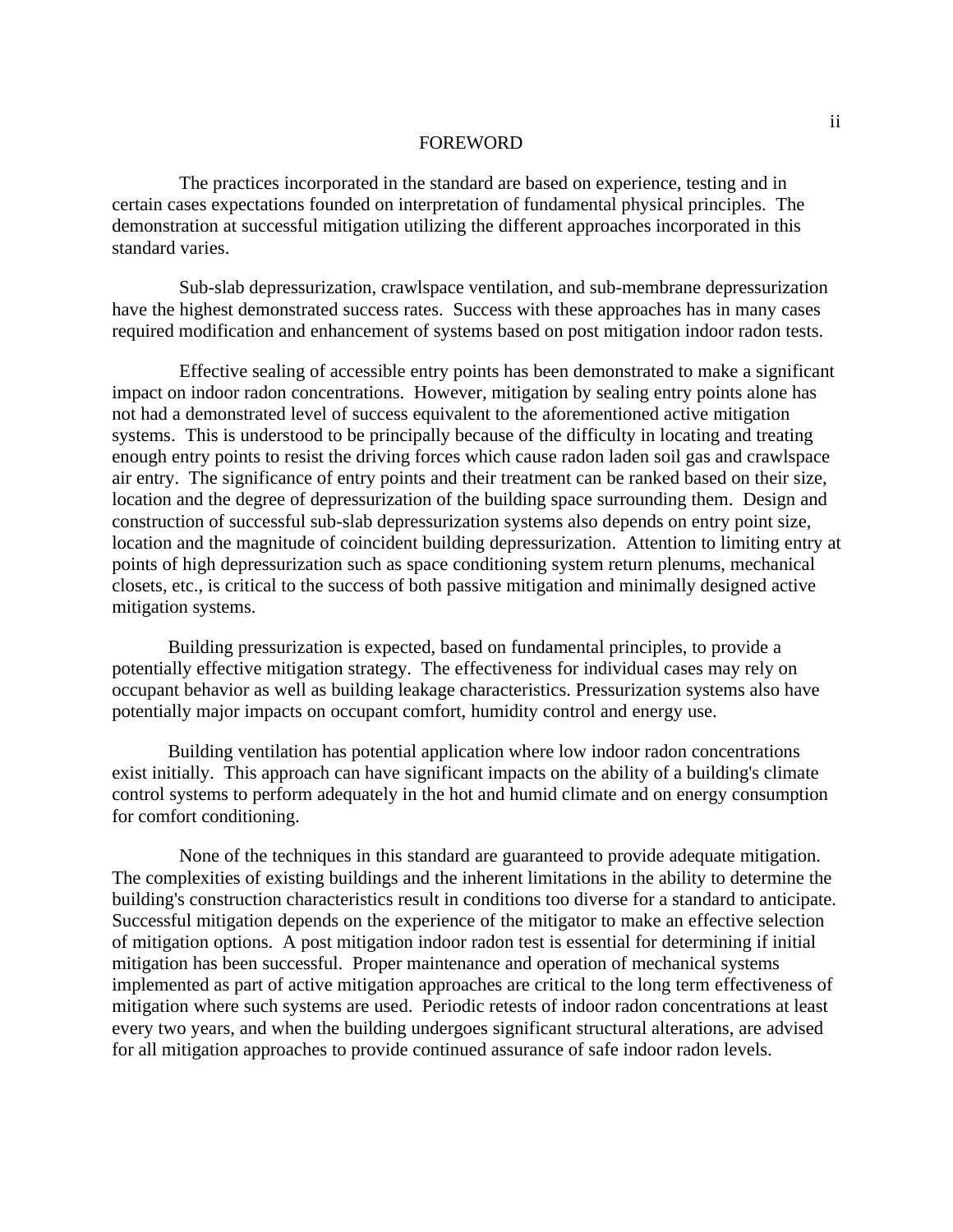# **CONTENTS**

| <b>Sections</b> | <u> 1989 - Andrea Station Barbara, amerikan per</u>                                                                                      | Page |
|-----------------|------------------------------------------------------------------------------------------------------------------------------------------|------|
|                 | <b>Chapter 1 Administration</b>                                                                                                          |      |
|                 |                                                                                                                                          |      |
| 102             |                                                                                                                                          |      |
|                 | 103 Compliance 2                                                                                                                         |      |
|                 | <b>Chapter 2 Definitions</b>                                                                                                             |      |
|                 | 201 General 200 General 200 1 3                                                                                                          |      |
|                 | 202 Definitions 202 Definitions 202 Definitions 202 Definitions 202 Definitions 202 Definitions 202 Definitions                          |      |
|                 | <b>Chapter 3 Testing</b>                                                                                                                 |      |
|                 |                                                                                                                                          |      |
|                 | <b>Chapter 4 Structural Sealing and HVAC system Balancing</b>                                                                            |      |
| 401             | General                                                                                                                                  |      |
|                 | 402 Sealing Cracks and Joints in Concrete Floors and Walls <b>Election</b> 6 6402 Sealing Cracks and Joints in Concrete Floors and Walls |      |
|                 |                                                                                                                                          |      |
|                 |                                                                                                                                          |      |
|                 |                                                                                                                                          |      |
|                 | 406 Space Conditioning and Ventilation Systems <b>Construction</b> 2016 100 Space Conditioning and Ventilation Systems                   |      |
|                 | <b>Chapter 5 Engineered Systems</b>                                                                                                      |      |
|                 |                                                                                                                                          |      |
|                 | 502 Design Criteria 2008 2009 10                                                                                                         |      |
|                 | <b>Chapter 6 Soil Depressurization Systems</b>                                                                                           |      |
|                 |                                                                                                                                          | -11  |

| 602 Soil Depressurization System Installation Criteria |  |
|--------------------------------------------------------|--|
| 603 Soil Depressurization System Design Criteria       |  |
| 604 Crawlspace ventilation                             |  |
|                                                        |  |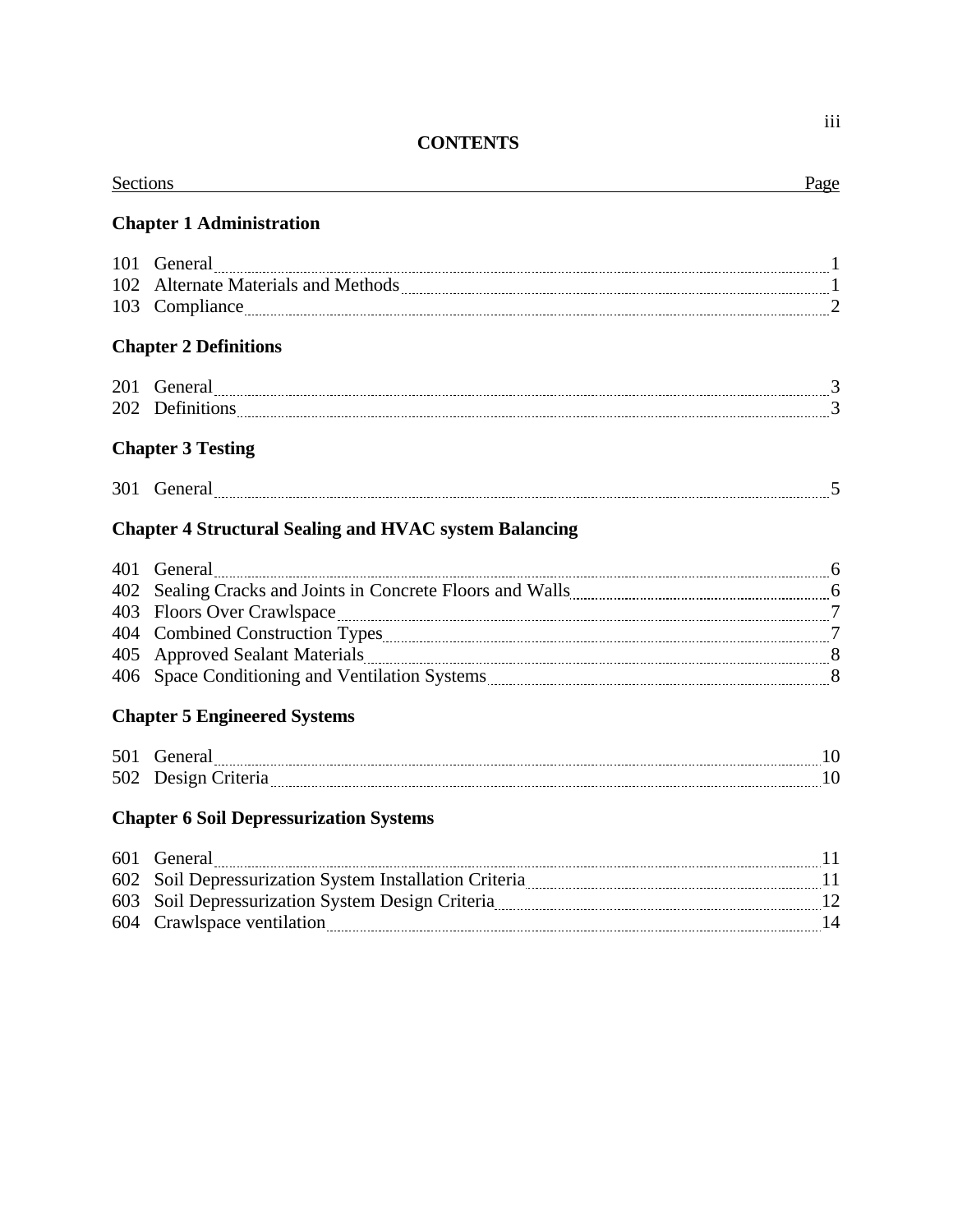# **ADMINISTRATION**

#### **101 GENERAL**

# **101.1 Title**

Provisions in the following chapters and sections shall constitute and be known as, and may be cited as, the Florida Standard For Mitigation of Radon in Existing Buildings, hereinafter referred to as "this standard."

# **101.2 Intent**

**101.2.1** General This standard applies to those alterations to existing buildings that are implemented to reduce indoor radon concentrations, in order to enable control of human exposure to indoor radon and its progeny.

**101.2.2** Limits This standard is intended to improve indoor air quality with respect to radon. These standards are based on the principle of limiting radon concentrations to levels as low as reasonably achievable, within the limitations at current technology and economic feasibility. Use of this standard does not guarantee radon will be limited to any specific concentrations in a building; however, experience indicates a reduction in radon and its progeny can be realized by using the mitigation strategies described in this standard.

**101.2.3** Durability Experience with the radon-resistant construction details contained herein has been limited to a fraction of the average life of a building. Implementation of radon mitigation measures described herein does not guarantee that mitigation effects will be permanent. Periodic inspection and maintenance of the radon mitigation measures and retesting of indoor radon levels is the responsibility of the building owner.

# **101.3 Scope**

**101.3.1** Applicability The provisions of this standard shall apply to the construction or alteration associated with the mitigation of indoor radon in every building or structure not specifically exempted. Exempted occupancies shall include structures not intended for human occupancy.

# **102 ALTERNATE MATERIALS AND METHODS**

The provisions of this standard are not intended to prevent the use of any material or method of construction not specifically prescribed by this standard, provided any such alternate is demonstrated according to the provisions of Chapter 3 of this standard, to be effective at the control of radon.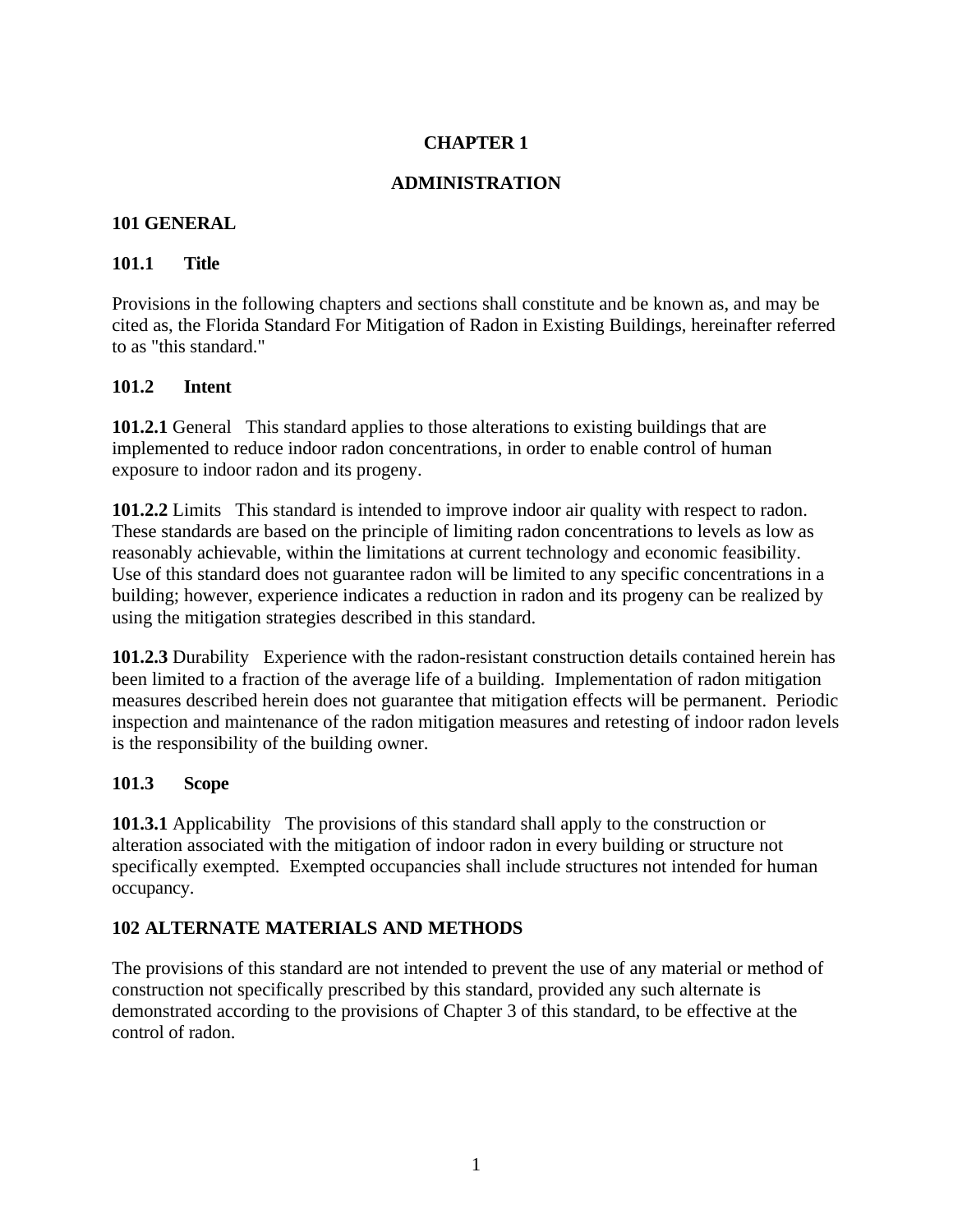# **103 COMPLIANCE**

All mitigation shall be deemed to be in compliance with this standard when:

(a) the techniques utilized in mitigation meet the minimum standard practices established herein; and

(b) the building is determined to meet the "not to exceed" exposure standard established by the Department of Health (DOH) or the level specified in any warranty or guarantee provided to the client. The Department of Health (DOH) has set an exposure standard for radon decay products in buildings at an annual average of 0.02 Working Levels. Under conditions often encountered in homes, this is equivalent to an annual average radon level of 4.0 picoCuries per liter. Radon levels in most buildings can be reduced to 4.0 picoCuries per liter or below.

Testing must be conducted in accordance with all applicable sections of the DOH Florida Administrative Code Chapter 64E-5 and in accordance with Chapter 3 of this standard.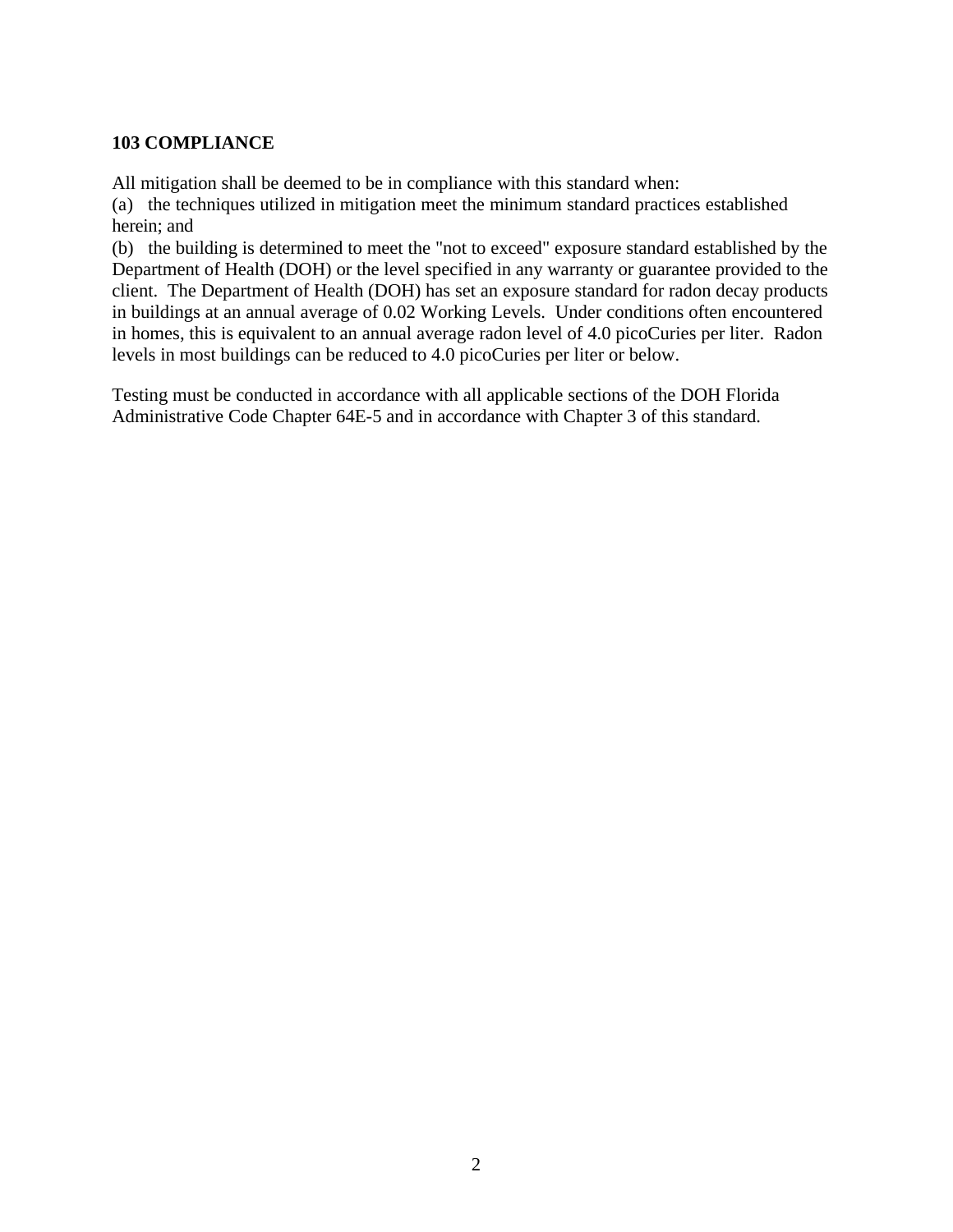#### **DEFINITIONS**

#### **201 GENERAL**

For the purposes of this standard, certain abbreviations, terms, phrases, words and their derivatives shall be set forth in this chapter. Where terms are not defined therein, they shall have the meaning as noted in the applicable locally adopted code. Words not defined in any locally adopted code shall have the meanings in Webster's Ninth New Collegiate Dictionary, as revised.

#### **202 DEFINITIONS**

AUTOMATIC - self-acting, operating by its own mechanism when activated by some personal influence, as for example, a change in current, pressure, temperature or mechanical configuration.

CAULKS AND SEALANTS - those materials which will significantly reduce the flow of gases through small openings in the building shell. Among those used are:

Urethane - a crystalline ester-amide used as a gelatinizing agent for cellulose acetate or cellulose nitrate. A component of polyurethane used in making flexible and rigid foams, elastomers, and resins for coatings and adhesives.

CONDITIONED SPACE - all spaces which are provided with heated and/or cooled air or which are maintained at temperatures over  $50^{\circ}$ F during the heating season, including adjacent connected spaces separated by an uninsulated component (e.g. basements, utility rooms, garages, corridors).

CONTRACTOR - a building trades professional licensed by the state, including certified mitigation business.

CRAWLSPACE - an area beneath the living space in some houses, where the floor of the lowest living area is elevated above grade level. This space (which generally provides only enough head room for a person to crawl in), is not living space, but often contains utilities.

DEPRESSURIZATION - a condition that exists when the measured air pressure is lower than the reference air pressure.

ELASTOMERIC - that property of macromolecular material of returning rapidly to approximately the initial dimensions and shape, after substantial deformation by a weak stress and release of stress.

Mil -  $1$ mil $=1/1000$  of an inch

MITIGATION - The act of making less severe, reducing or relieving. For the purposes of this standard, a building shall not be considered as mitigated until it has been demonstrated to meet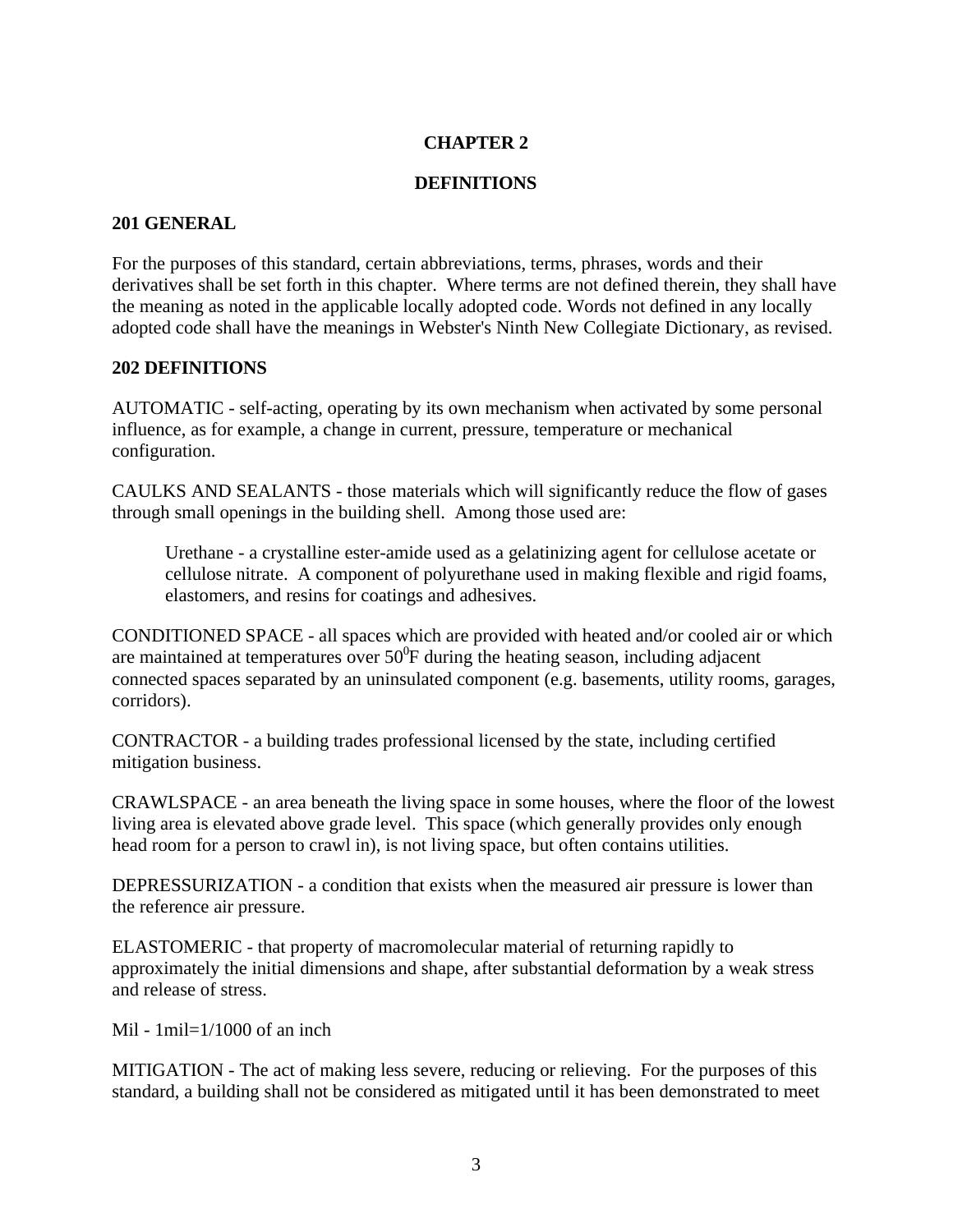the standards of compliance specified in Section 103.

OUTSIDE AIR - air taken from the outdoors and, therefore, not previously circulated through the system.

PICOCURIE (pCi) - a unit of measurement of radioactivity. A curie is the amount of any radionuclide that undergoes exactly  $3.7 \times 10^{10}$  radioactive disintegrations per second. A picocurie is one trillionth  $(10^{-12})$  of a curie, or 0.037 disintegrations per second.

PICOCURIE PER LITER (pCi/l) - a common unit of measurement of the concentration of radioactivity in a gas. A picocurie per liter corresponds to 0.037 radioactive disintegrations per second in every liter of air.

RADIUM (Ra) - a naturally occurring radioactive element resulting from the decay of uranium. It is the parent of radon.

RADON (Rn) - a naturally occurring, chemically inert, radioactive gas. It is part of the uranium-238 decay series, it is the direct decay product of radium-226.

SOIL DEPRESSURIZATION SYSTEM - a system designed to withdraw air below the slab through means of a vent pipe and fan arrangement (active).

SOIL GAS - gas which is always present underground, in the small spaces between particles of the soil or in crevices in rock. Major constituents of soil gas include nitrogen, water vapor, carbon dioxide, and (near the surface) oxygen. Since radium-226 is essentially always present in the soil or rock, varying levels of radon-222 will exist in the soil gas.

SOIL GAS RETARDER - a concrete slab; polyvinylchloride (PVC) ethylenepropylene dieneterpolymer (EPDM), neoprene or other flexible sheet material; or other system of materials placed between the soil and the building for the purpose of reducing the flow of soil gas into the building.

VENTILATION - the process of supplying or removing air, by natural or mechanical means, to or from any space. Such air may or may not have been conditioned.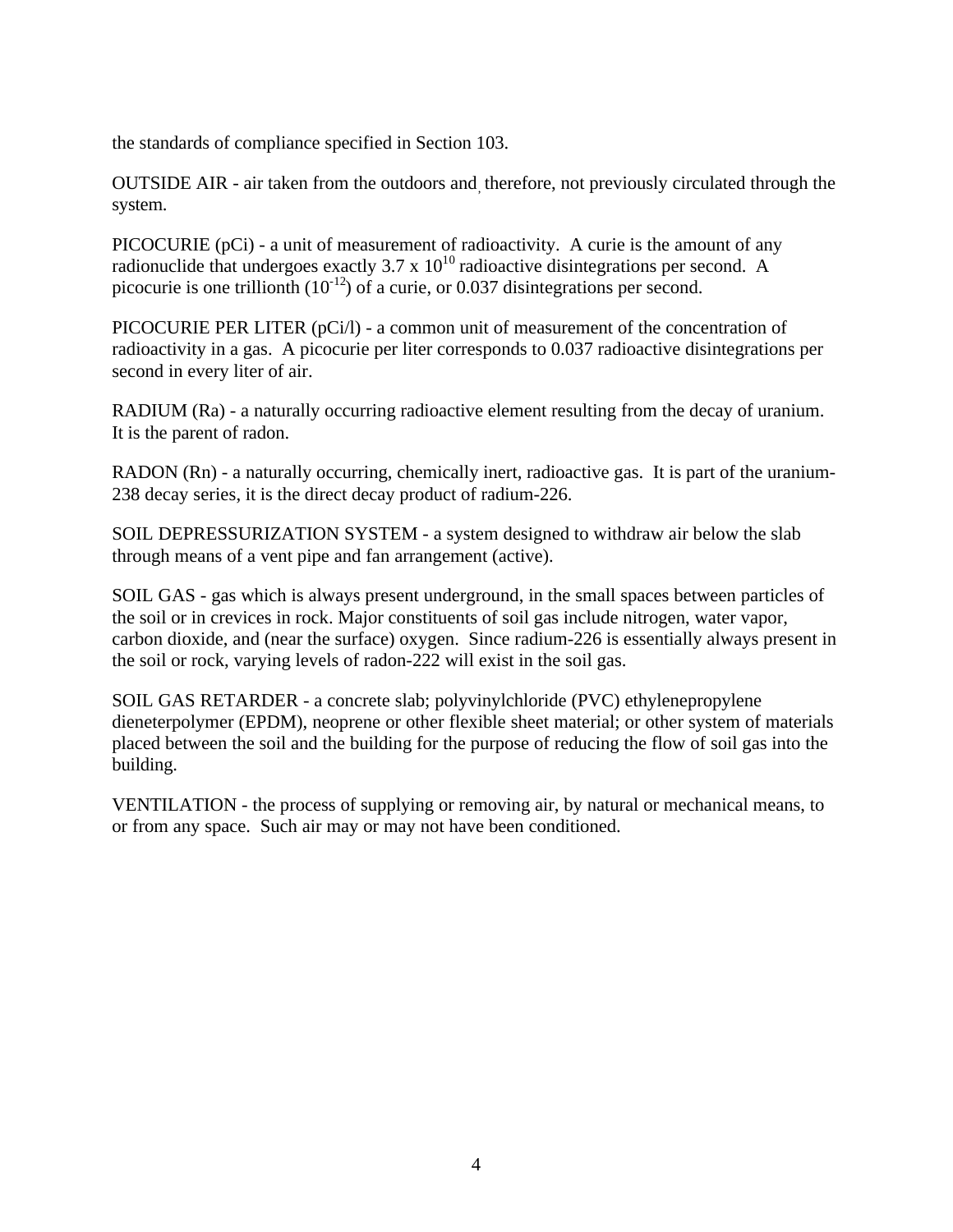#### **TESTING**

#### **301 GENERAL**

Where mitigation projects are performed by commercial mitigation contractors, all tests performed to demonstrate compliance with this standard must be performed by a certified radon measurement business certified by the Florida Department of Health and Rehabilitative Services. Compliance tests must be performed by a measurement business independent of the mitigation contractor.

**301.1** Test Procedures Testing shall be conducted according to the procedures in the appropriate sections of EPA 402-R-92-004, "Indoor Radon and Radon Decay Product Measurement Device Protocols" (US EPA, July, 1992) and EPA 402-R-92-003, "Protocols for Radon and Radon Decay Product Measurements in Homes" (USEPA, June 1993).

**301.2** Acceptable Devices and Test Periods Selection of devices, operational devices, and test periods shall be in accordance with EPA 402-R-92-004.

**301.2.1** Acceptance Criteria The building will be deemed to comply with the standard if post mitigation test results performed in accordance with this chapter and all applicable sections of Chapter 64E-5, Florida Administrative Code, Part XII, Subpart A, meet the "not to exceed" exposure standard established by the Department of Health (DOH) or the level specified in any warranty or guarantee to the client.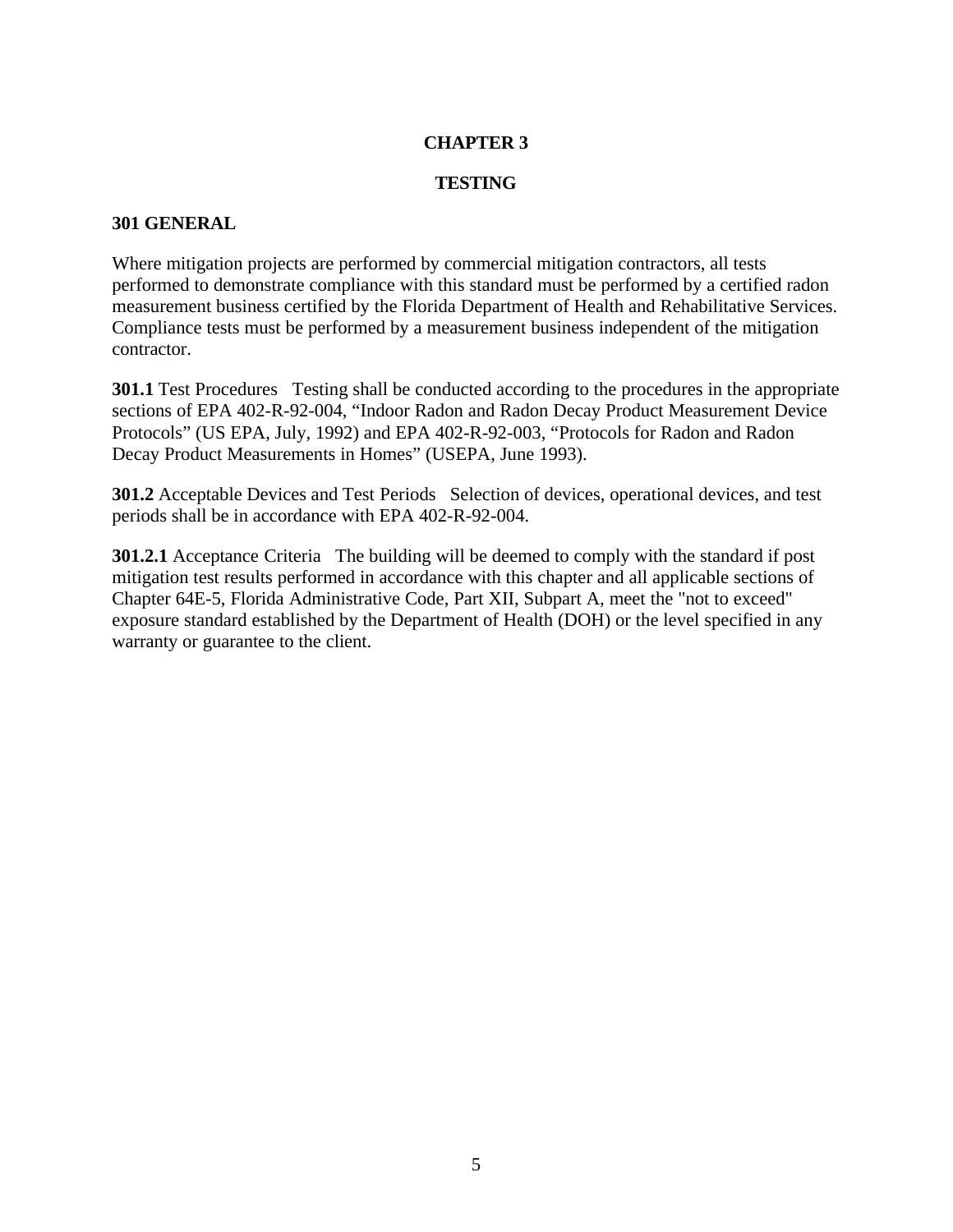# **STRUCTURAL SEALING AND HVAC SYSTEM BALANCING**

#### **401 GENERAL**

When accessible cracks, penetrations, and joints in floors and walls in contact with the soil, or separating conditioned space from a crawl space, are sealed to reduce radon entry, they shall as a minimum be sealed in accordance with the provisions of this Chapter. In addition, when acceptable indoor radon concentrations are attained by the sealing of ducts and plenums, they shall be done in accordance with the provisions of this Chapter.

# **402 SEALING CRACKS AND JOINTS IN CONCRETE FLOORS AND WALLS**

**402.1** Small Cracks and Joints Cracks and joints with widths less than 1/16 inch (0.0625") shall be repaired by the application of an elastomeric material capable of withstanding at least 25 percent extension and extending at least 4 inches beyond the length and width of the crack, or by the method described in Paragraph 402.2.

**402.2** Large cracks and Joints Cracks with widths larger than 1/16 inch (0.0625") shall be enlarged to a recess with minimum dimensions of  $\frac{1}{4}$  inch by  $\frac{1}{4}$  inch (0.25" x 0.25") and sealed with an approved caulk or sealant applied over a sealant backer in accordance with the manufacturer's recommendations. Cracks and joints with widths less than 1/16" may also be sealed in this manner if traffic, floor covering material or other conditions are inconsistent with the provisions of Paragraph 402.1.

**402.3** Utility Penetrations, Work Spaces and Large Slab Openings Where large openings through the slab exist, such as at a bath tub drain or a toilet flange, an acceptable method for sealing the exposed soil shall include fully covering the exposed soil with a solvent based plastic roof cement or other approved material as per paragraph 405.1 to a minimum depth of 1 inch. Where voids between masonry foundation walls and the slab edge are accessible, and are sealed in order to reduce radon entry, non-shrinking cementitious material may be used.

**402.4** Utility Penetrations in Crawlspace Walls Utility penetrations or other openings through hollow cavity walls that separate conditioned space from soil, or conditioned space from a crawl space, shall be sealed with an approved material on both the interior and exterior faces of the wall. Penetrations and openings through solid concrete floors or walls may be sealed on only the interior face.

**402.5** Hollow Masonry Walls All openings for electrical boxes or plumbing or other wall penetrations in hollow masonry walls, that are sealed in order to reduce radon entry, shall be sealed with an approved caulk and/or gasket on the interior face of the wall.

**402.6** Sumps Any sump located in a conditioned portion of a building, or in an enclosed space directly attached to a conditioned portion of a building, shall be covered by a lid. An air tight seal shall be formed between the sump and lid and at any wire or pipe penetrations.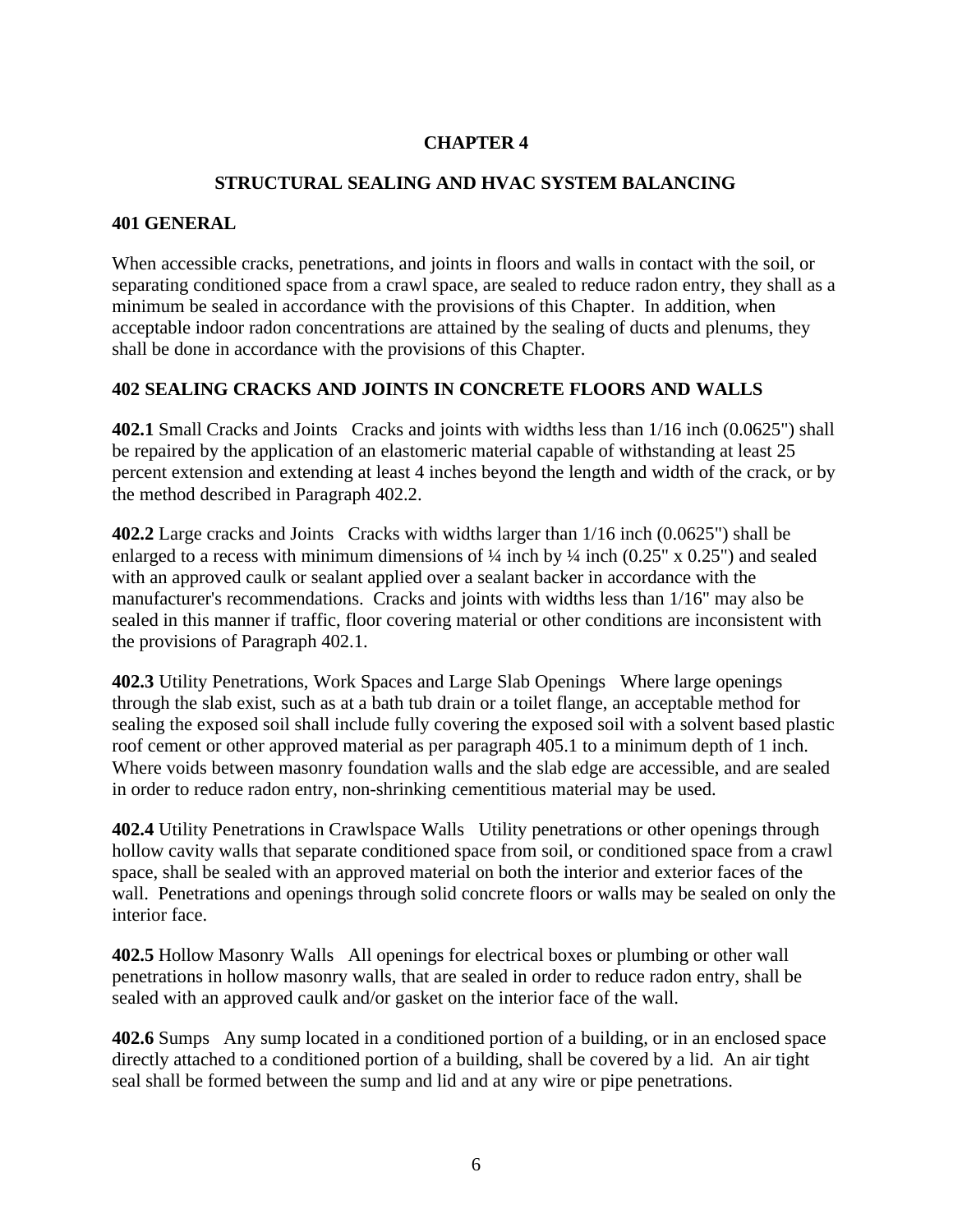# **403 FLOORS OVER CRAWLSPACE**

**403.1** Reinforced Concrete Floors Cracks and penetrations through concrete floors constructed over crawlspaces, and that are sealed in order to reduce radon entry, shall be sealed in conformance with all applicable provisions of Section 402.

**403.2** Wood Framed Floors All penetrations through the subfloor, including but not limited to plumbing pipes, wiring and ductwork, that are sealed in order to reduce radon entry, shall be sealed with an approved caulk in accordance with the manufacturer's recommendations. Where large openings are created by plumbing, such as at bath tub drains, sheet metal or other rigid and durable materials shall be used in conjunction with sealants to close and seal the opening.

# **404 COMBINED CONSTRUCTION TYPES**

**404.1** Structural Chases Openings which connect a crawlspace and the space between floor or ceiling joists, wall studs, or any other hollow chase adjoining conditioned space, that are sealed in order to reduce radon entry concentrations, shall be closed and sealed in accordance with the appropriate portions of this chapter.

**404.2** Wall Penetrations Openings for electrical or plumbing connections in a wall between a crawlspace and a conditioned space, that are sealed in order to reduce radon entry, shall be closed and sealed with an approved caulk and/or gasket.

**404.3** Doors When a door is located in a wall between a crawlspace and the conditioned space, it shall be fully weatherstripped or gasketed.

#### **405 APPROVED SEALANT MATERIALS**

**405.1** Sealants Acceptable caulks and sealants shall conform with ASTM C920-87 "Standard Specifications for Elastomeric Joint Sealants" and ASTM C962-86 "Standard Guide for Use of Elastomeric Joint sealants". All sealant materials and methods of application shall be compatible with the location, function and material of the surface or surfaces being sealed.

#### **406 SPACE CONDITIONING AND VENTILATION SYSTEMS**

**406.1** Mechanical System Connections

Condensate drains and pipe chases for freon lines that provide a direct connection between the indoor air and the soil shall be sealed in accordance with the provisions of this section.

**406.1.1** Condensate Drains Condensate drains shall connect to air outside the building perimeter at a height of at least 6 inches above the finished grade ground level. Chases through which the condensate and refrigerant lines run shall not terminate in the air return plenum or duct. If a portion of the condensate pipe does not drop below the height of the condensate outlet, then a trap should be installed to prevent suction of outdoor air into the air handler.

**406.1.2** Freon Chases Freon chases that terminate within the house or garage shall be sealed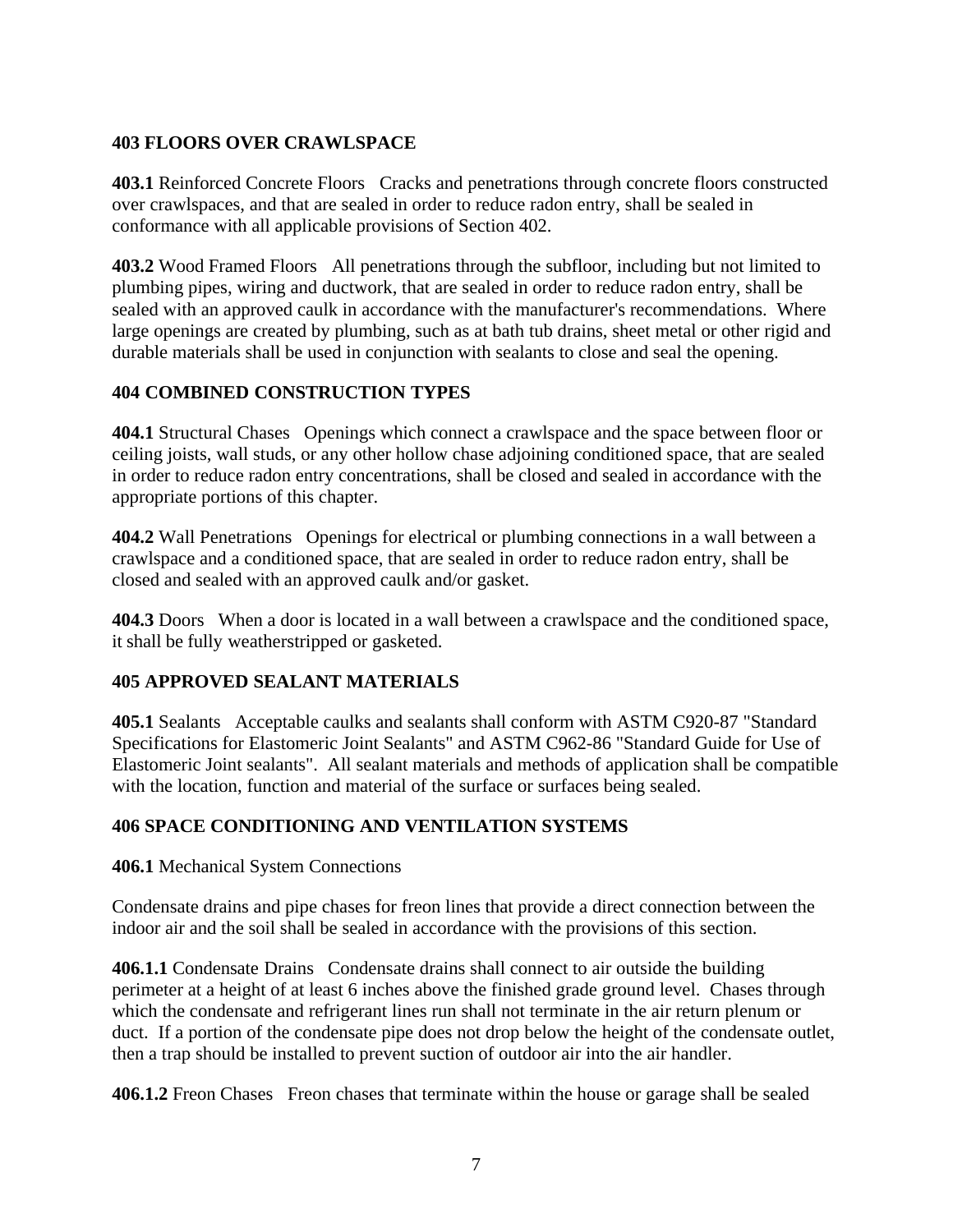with closed cell expanding foam material. Pipe insulation shall be removed from the freon lines at the point of the seal to provide for complete bond between the freon line and the foam.

# **406.2 Air Distribution Systems**

**406.2.1** Sealing All ducts and plenums that are modified or sealed in order to achieve acceptable indoor radon concentrations, shall be made airtight in accordance with the "Florida Energy Efficiency Code for Building Construction" 1993. If ductboard is used, the seal must be on the foil side of the ductboard. Mastic sealing systems designed specifically for the conditions of use shall be used in accordance with the manufacturer's recommendations to close and seal leaks in ducts or plenums. Modifications to ducts located in crawlspaces or service areas of attics shall incorporate support, cover or other protection from accidental damage.

**406.2.2** Return Plenums If acceptable indoor radon concentrations are achieved in part by construction or modification of a return plenum, it shall be constructed with materials and closures which produce a continuous air barrier for the life of the building. Construction of the return plenum shall be done such that a continuous air barrier completely separates the plenum from adjacent building structures. If duct board is the primary air barrier, then the joints shall be sealed by fabric and mastic on the foil side of the board.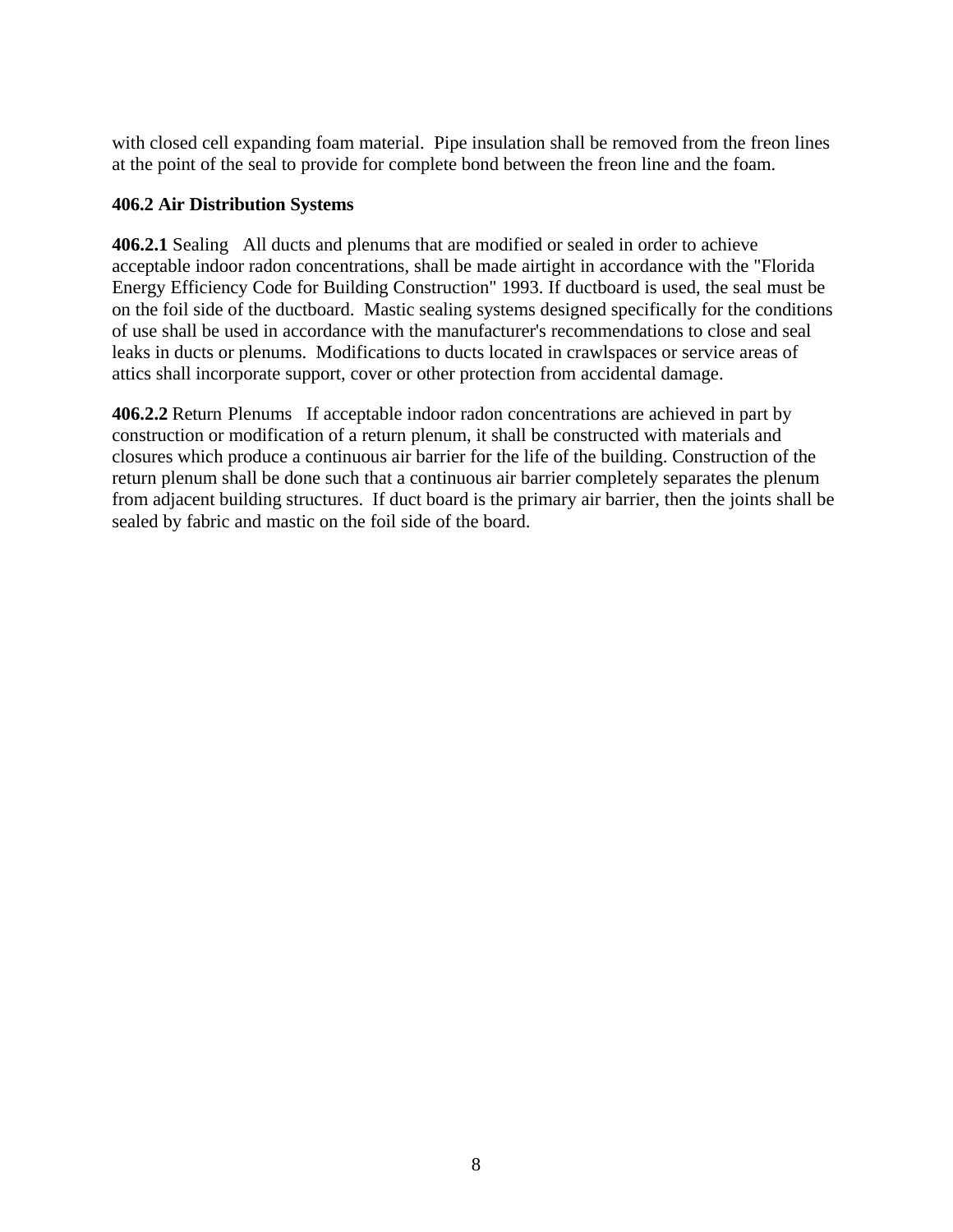# **ENGINEERED SYSTEMS**

#### **501 GENERAL**

Design of radon mitigation systems must be signed by a certified Radon Mitigation specialist. Additionally, for radon mitigation systems that rely upon ventilation or pressurization of the conditioned space for radon control, the plans and specifications for the ventilation or pressurization system shall be signed and where appropriate sealed according to the provisions of Section 471.003, Florida Statutes and Section 553.79, Florida Statutes. Such systems may include, but are not limited to, one of the following:

**501.1** Air Pressure Control Indoor pressure may be elevated relative to sub-slab levels.

**501.2** Ventilation An indoor air exchange rate may be maintained in a sufficient quantity to satisfy Paragraph 502.1.

# **502 DESIGN CRITERIA**

**502.1** Compliance Any engineered radon mitigation system in compliance with this standard must maintain an indoor radon concentration equal to or less than the "not to exceed" radon exposure standard established by the Florida Department of Health during the primary hours of occupancy. The interior surfaces of buildings pressurized as the primary means of radon control, must be sealed to Infiltration Practice 3 criterion of the Florida Energy Efficiency Code for Building Construction, 1993. The design values for total ventilation and air exchange rates for each space occupancy shall not exceed the minimums provided for each space occupancy classification by ASHRAE Standard 62-1989. Where those air quantities are not sufficient to maintain indoor concentrations below the acceptable level, other mitigation options shall be used.

**502.1.2** Tests The indoor radon concentration must be measured in accordance with chapter 3 and certified as acceptable according to current Florida Department of Health's rules.

**502.3** System Monitoring Device Any engineered system must have a mechanism installed to automatically indicate failure of the system to building occupants, which shall be either a visual device conveniently visible to building occupants, or a device that produces a minimum 60 db audible signal.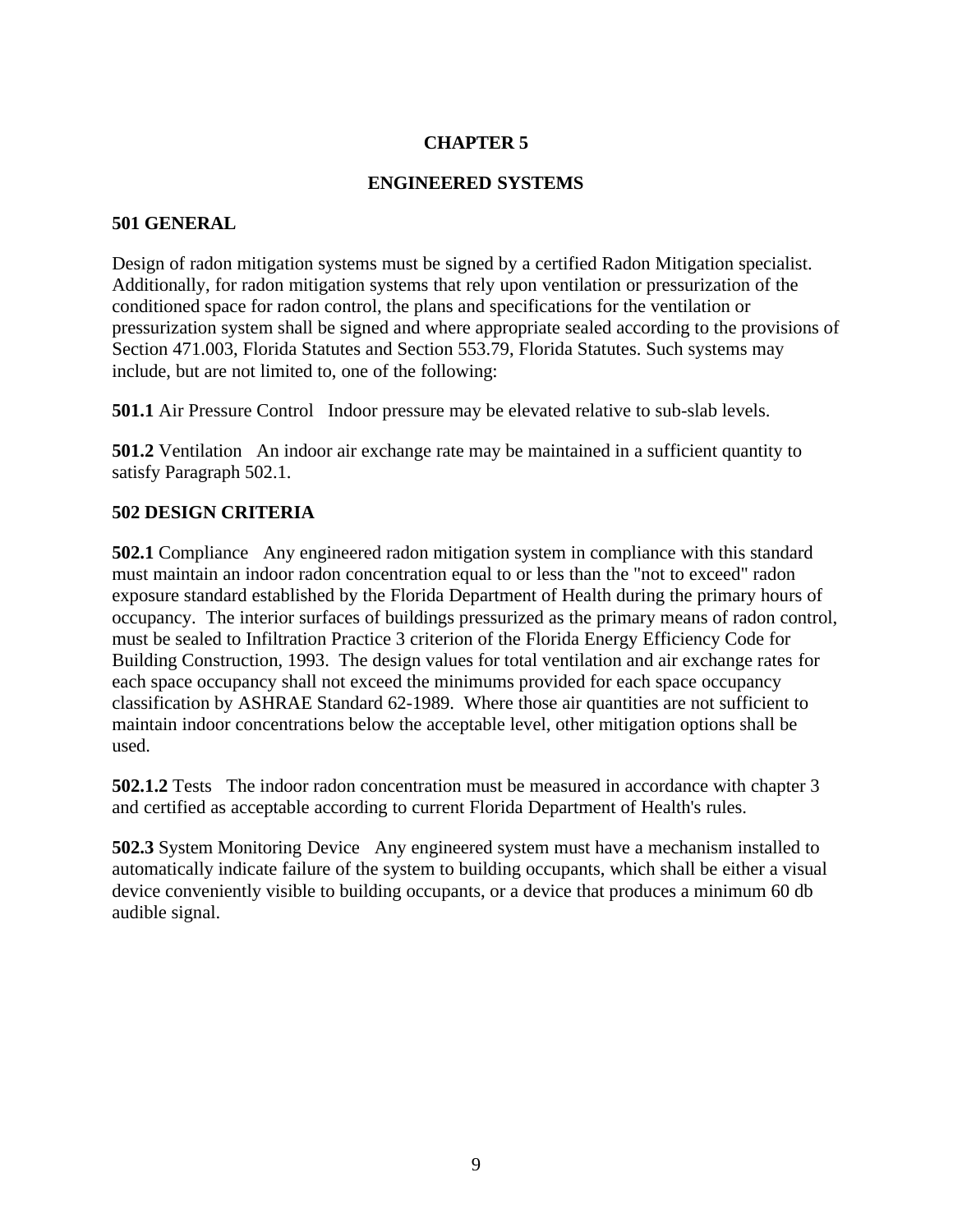# **SOIL DEPRESSURIZATION SYSTEMS**

#### **601 GENERAL**

This Chapter provides minimum design and construction criteria for active soil depressurization systems. The operating soil depressurization system shall maintain under the building a pressure less than the indoor air pressure. Systems for buildings with slab on grade floors shall as a minimum comply with Section 603.1. Systems for buildings with off grade floors shall as minimum comply with Section 603.2 or Section 604.

# **602 SOIL DEPRESSURIZATION SYSTEM INSTALLATION CRITERIA**

#### **602.1** Suction Fans

**602.1.1** Fan Suction shall be provided by a fan, rated for continuous operation and having thermal overload with automatic reset features.

**602.1.2** Seal The suction fan shall be designed and manufactured to provide an air-tight seal between the inlet and outlet ducts and the fan housing. The fan housing must remain air-tight at air pressure equal to the rated maximum operating pressure.

**602.1.3** Rating The rating specific to system type shall apply (see Sections 603.1 and 603.2).

**602.1.4** Location The suction fan shall be located where any leakage of air from the exhaust portion of the fan or vent system shall be into outside air. No pressurized portion of the vent system shall pass through conditioned space.

**602.1.5** Power Supply Electrical power shall be supplied to the fan in compliance with the provisions of the National Electric Code and any additional local regulations.

**602.2** System Monitoring Device The soil depressurization system shall include a system monitoring device which shall be either a visual device, conveniently visible to building occupants, or a device that produces a minimum 60 db audible signal, activated by the loss of pressure or flow in the vent pipe.

#### **602.3** Vents

**602.3.1** Material Piping material shall be of any type approved by locally adopted codes for plumbing vents.

**602.3.2** Slope The vent piping shall have a minimum slope of 1/8 inch per foot in order to drain any condensation back to soil beneath the soil gas retarder. The system shall be designed and installed so that no portion will allow the excess accumulation of condensation.

**602.3.3** Terminals Vent pipes shall be terminated in locations that will minimize human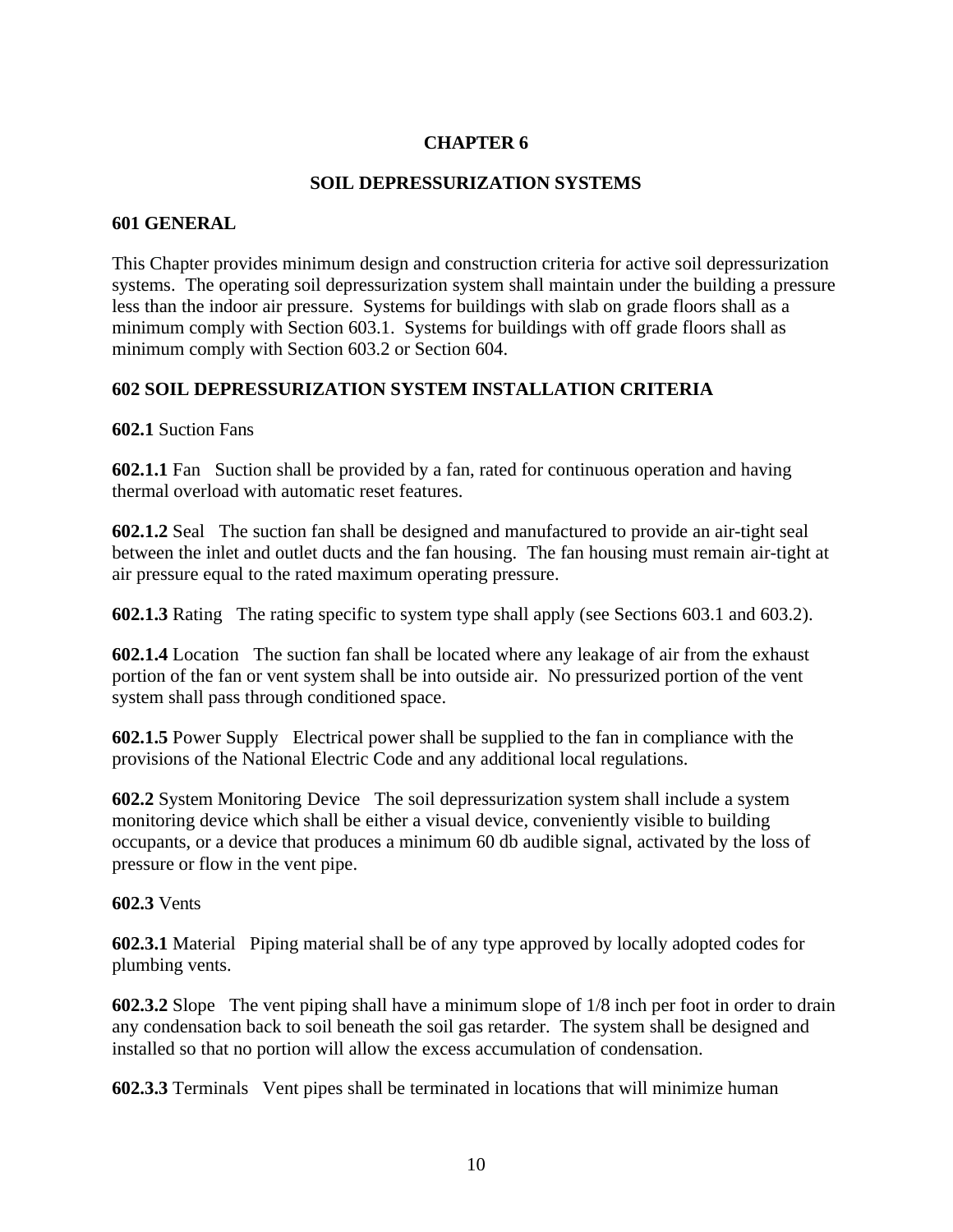exposure to their exhaust air. Locations shall be above the eave of the roof. To prevent reentrainment of radon, the point of discharge from vents of fan-powered soil depressurization shall meet all of the following requirements: (1) be ten feet or more above ground level, (2) be ten feet or more from any window, door, or other opening (e.g., operable skylight, or air intake) into conditioned spaces of the structure, and (3) be ten feet or more from any opening into an adjacent building. The total required distance (ten feet) from the point of discharge to openings in the structure shall be measured either directly between the two points or be the sum of measurements made around intervening obstacles. If the point of discharge is at or below any window, door, or other opening into conditioned spaces of the structure the total required distance (ten feet) shall be measured horizontally between the two points.

**602.3.4** Labeling All exposed components of the soil depressurization system shall be labeled "Soil Gas System" to prevent accidental damage or misuse. Labels shall be on a yellow band, two inches wide and spaced three feet apart on all components.

**602.3.5** Clearance All vent piping shall be located in compliance with existing and applicable codes, with regards to clearances from mechanical equipment and flues and notching of structural members. No vent shall penetrate a fire wall or party wall.

# **603 SOIL DEPRESSURIZATION SYSTEM DESIGN CRITERIA**

**603.1** Sub-Slab Depressurization Systems Depressurization systems in sands or other granular soils shall as a minimum and within the practical limits posed by the building, meet the following requirements:

**603.1.1** Arrangement Within the practical limits posed by the building, suction points shall be distributed as nearly equally as possible, and as follows:

(1) A maximum of 1300 square feet per suction point, and

(2) Each required suction point shall be located not less than 6 feet nor more than 18 feet from the perimeter; and

(3) Multiple suction points shall be located within 36 feet of each other.

**603.1.2** Pipe Size Suction pipe should be of a size appropriate to the air-flows of the system, a minimum of 1.5 inches in diameter at the fan, and shall not be reduced between the fan outlet and the final termination point.

**603.1.3** Pits Suction point pits excavated below the slab shall be sized to provide adequate pressure distribution beneath the slab. Dimensions of 22 inches in diameter and 11 inches deep, or excavation of 1 cft. of soil, shall be presumed to meet this requirement. Further the pit shall be filled with 1" size gravel.

**603.1.4** Rating Suction fans must be capable of developing minimum flows appropriate to the system at 1 inch water column pressure. Fans producing 100 CFM at 1 inch water column pressure are presumed to meet this requirement.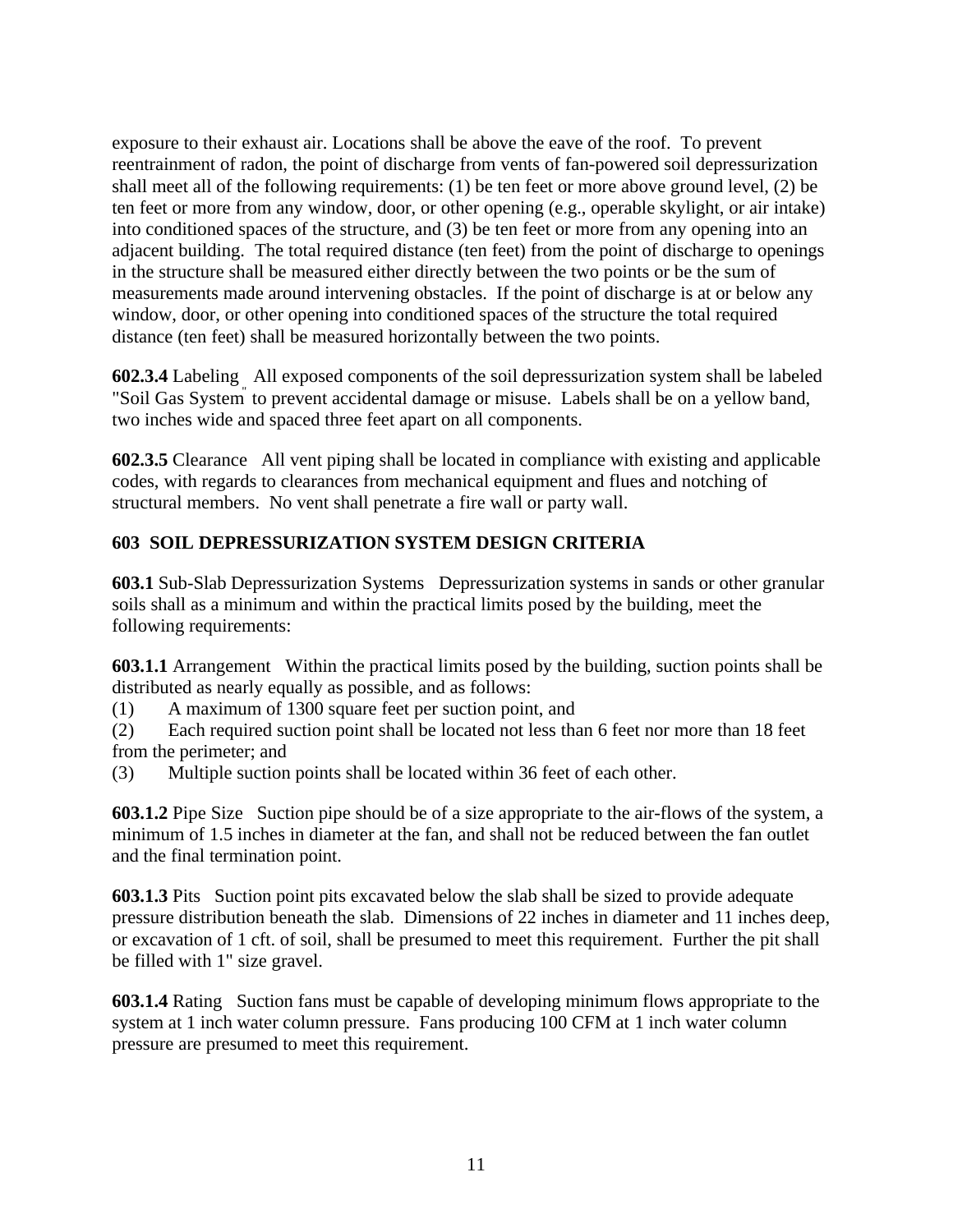#### **603.2** Sub-Membrane Depressurization Systems

**603.2.1** General Sub-membrane soil depressurization systems are essentially the same as subslab depressurization systems, but without the cover of a concrete slab. The membrane shall be protected from wind uplift in accordance with locally adopted codes. Systems may be of suction pit or continuous ventilation mat design.

**603.2.2** Membrane Soil-Gas Retarder A Membrane Soil-Gas Retarder shall consist of a 8 mil or thicker single ply polyethylene sheet or other sheeting material of equal or lower permeability and equal or greater strength. Place sheeting to minimize seams and to cover all of the soil below the building floor. Retarders must provide excellent environmental stress crack resistance, impact strength and high tensile strength including additives to retard polymer oxidation and UV degradation. Where pipes, columns or other objects penetrate the soil-gas retarder, it shall be cut and sealed to the pipe, column or penetration. All seams of the membrane shall be lapped at least 12 inches. Punctures or tears in the membrane shall be repaired with the same or compatible material.

**603.2.3** Depressurization Systems in Sands or Granular Soils With Suction Pit Design Submembrane soil depressurization systems covering sand or other granular soils shall meet the requirements of section 602.1, with the suction pits filled with 1" size gravel which shall be covered by 1/8" thick steel plate, 16 gauge corrugated sheet metal, or equivalent sheets of other termite resistant structural materials, in compliance with existing and applicable codes.

**603.2.4** Depressurization Systems in Sands or Granular Soils with Continuous Ventilation Mat(s) Design Depressurization systems in sands or other granular soils and utilizing a continuous ventilation mat shall have at least 216 square inches of suction area per lineal foot and shall meet the following requirements:

**603.2.4.1** Arrangement Suction points shall be equally distributed as follows:

- (1) The suction point should be centrally located along the length of each unconnected strip of mat; and
- (2) Mat strips should be oriented along the central axis of the longest dimension of the crawlspace; and
- (3) A minimum of one strip shall be used for crawlspaces having widths up to 50 feet (Additional strips should be added for each additional crawlspace width of up to 50 feet width.); and
- (4) The mat strip shall extend to not closer than 6 feet of the inner stemwall at both ends of the building; and
- (5) A separate suction point and fan shall be installed for each 100 feet linear length of ventilation mat.

**603.2.4.2** Pipe Size Suction pipe shall be a minimum 3 inch diameter and shall be carried full size to the final termination point.

**603.2.4.3** Rating Suction fans must be capable of developing minimum flows of at least 100 cfm, at 1 inch water column pressure.